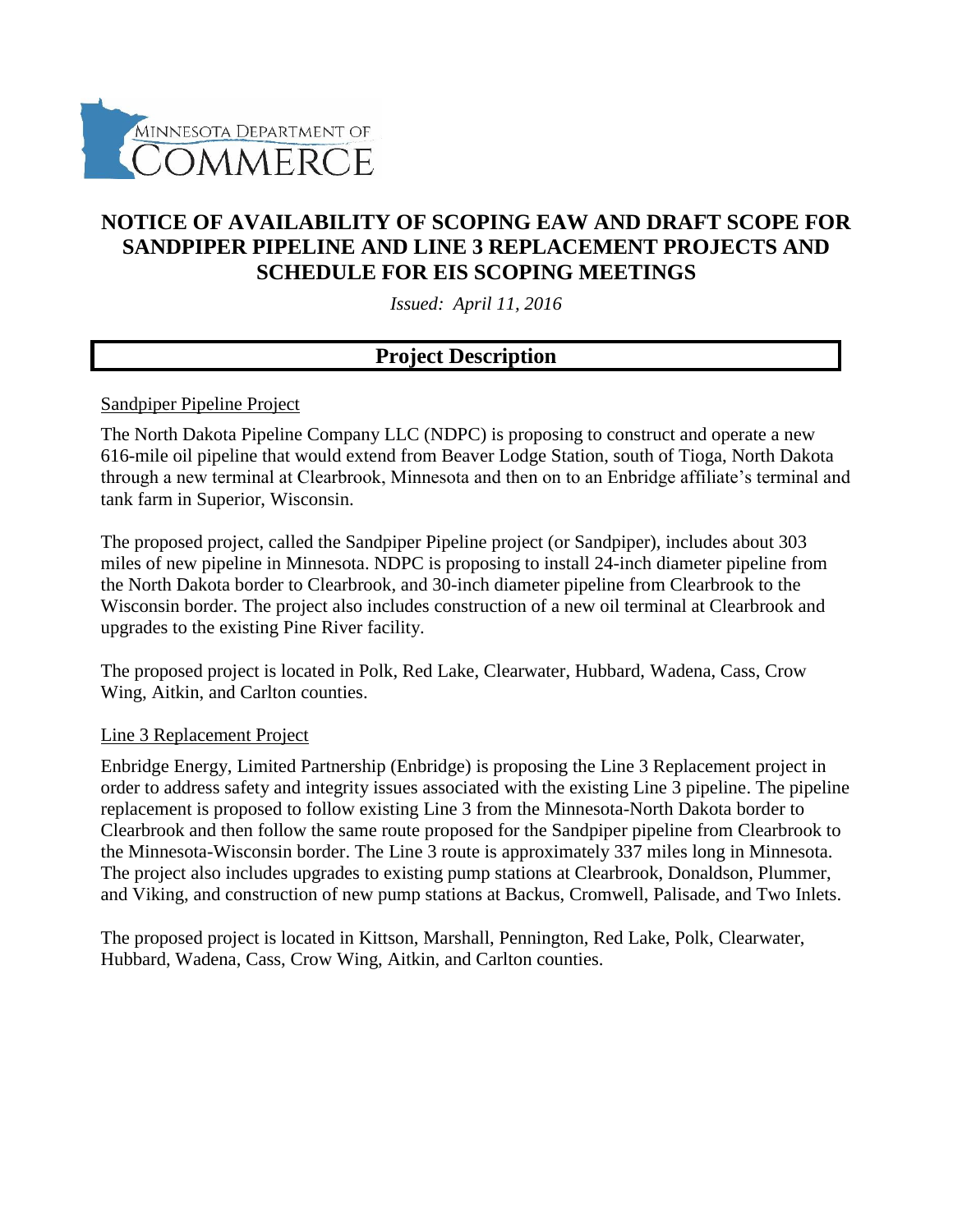| <b>Meeting Information</b> |                                     |                                     |  |  |  |  |  |  |
|----------------------------|-------------------------------------|-------------------------------------|--|--|--|--|--|--|
| <b>DATE</b>                | <b>TIME</b>                         | <b>LOCATION</b>                     |  |  |  |  |  |  |
|                            |                                     | <b>Tobies Restaurant and Bakery</b> |  |  |  |  |  |  |
| Monday, April 25, 2016     | $6:00 \text{ pm} - 9:00 \text{ pm}$ | 404 Fire Monument Road              |  |  |  |  |  |  |
|                            |                                     | Hinckley, MN 55037                  |  |  |  |  |  |  |
|                            |                                     | The Falls Ballroom                  |  |  |  |  |  |  |
| Tuesday, April 26, 2016    | $6:00 \text{ pm} - 9:00 \text{ pm}$ | 15870 Minnesota 27                  |  |  |  |  |  |  |
|                            |                                     | Little Falls, MN 56345              |  |  |  |  |  |  |
|                            |                                     | Crookston Inn & Convention Center   |  |  |  |  |  |  |
| Wednesday, April 27, 2016  | $6:00 \text{ pm} - 9:00 \text{ pm}$ | 2200 University Ave                 |  |  |  |  |  |  |
|                            |                                     | Crookston, MN 56716                 |  |  |  |  |  |  |
|                            |                                     | Ralph Engelstad Arena               |  |  |  |  |  |  |
| Thursday, April 28, 2016   | $6:00 \text{ pm} - 9:00 \text{ pm}$ | 525 Brooks Ave North                |  |  |  |  |  |  |
|                            |                                     | Thief River Falls, MN 56701         |  |  |  |  |  |  |
|                            |                                     | Bemidji State University            |  |  |  |  |  |  |
| Monday, May 2, 2016        | $6:00 \text{ pm} - 9:00 \text{ pm}$ | 1500 Birchmont Dr. NE #31           |  |  |  |  |  |  |
|                            |                                     | Bemidji, MN 56601                   |  |  |  |  |  |  |
|                            |                                     | American Legion                     |  |  |  |  |  |  |
| Tuesday, May 3, 2016       | $10:00$ am $-1:00$ pm               | 900 East 1st Street                 |  |  |  |  |  |  |
|                            |                                     | Park Rapids, MN 56470               |  |  |  |  |  |  |
|                            |                                     | Park Rapids Century School          |  |  |  |  |  |  |
| Tuesday, May 3, 2016       | $6:00 \text{ pm} - 9:00 \text{ pm}$ | 501 Helten Avenue                   |  |  |  |  |  |  |
|                            |                                     | Park Rapids, MN 56470               |  |  |  |  |  |  |
|                            |                                     | <b>Black Bear Casino Resort</b>     |  |  |  |  |  |  |
| Thursday, May 5, 2016      | $10:00$ am $- 1:00$ pm              | 1785 MN-210                         |  |  |  |  |  |  |
|                            |                                     | Carlton, MN 55718                   |  |  |  |  |  |  |
|                            |                                     | <b>Black Bear Casino Resort</b>     |  |  |  |  |  |  |
| Thursday, May 5, 2016      | $6:00 \text{ pm} - 9:00 \text{ pm}$ | 1785 MN-210                         |  |  |  |  |  |  |
|                            |                                     | Carlton, MN 55718                   |  |  |  |  |  |  |
|                            |                                     | Saint Paul RiverCentre              |  |  |  |  |  |  |
| Monday, May 9, 2016        | $6:00 \text{ pm} - 9:00 \text{ pm}$ | 175 West Kellogg Boulevard          |  |  |  |  |  |  |
|                            |                                     | Saint Paul, MN 55102                |  |  |  |  |  |  |
|                            |                                     | <b>Rice Lake Community Center</b>   |  |  |  |  |  |  |
| Tuesday, May 10, 2016      | $3:00 \text{ pm} - 6:00 \text{ pm}$ | 13830 Community Loop                |  |  |  |  |  |  |
|                            |                                     | Bagley, MN 56621                    |  |  |  |  |  |  |
|                            |                                     | <b>East Lake Community Center</b>   |  |  |  |  |  |  |
| Wednesday, May 11, 2016    | $10:00$ am $-1:00$ pm               | 36666 State Highway 65              |  |  |  |  |  |  |
|                            |                                     | McGregor, MN 56718                  |  |  |  |  |  |  |

- Each meeting will include an informal open house (1 hour), a formal presentation by state agency staff (30 minutes), and an opportunity for public comments (1.5 hours).
- State agency staff members will facilitate the meeting and are available to respond to questions about the permitting process and the project.
- NDPC and Enbridge (applicants) staff will also be available to answer questions about the proposed projects during the informal open house.
- You may add verbal comments, written comments, or both into the record. A court reporter will be available to take verbal comments, and comment cards will be available for people who wish to provide written comments for the public record.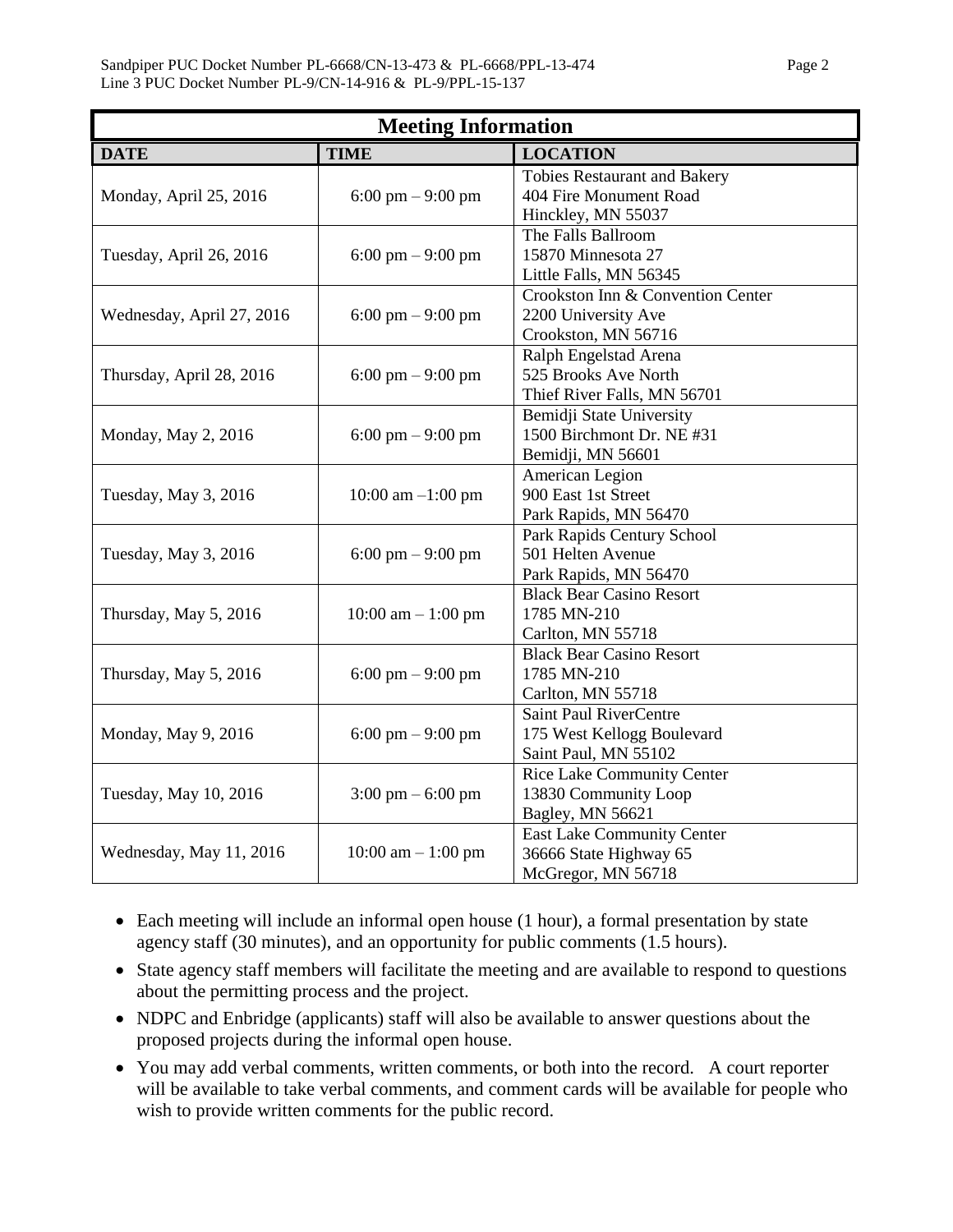| <b>Comment Period</b> |                               | Written comments will be accepted through Thursday, May 26, 2016 on-<br>line or by mail.                                                            |  |  |  |  |  |
|-----------------------|-------------------------------|-----------------------------------------------------------------------------------------------------------------------------------------------------|--|--|--|--|--|
| <b>Online</b>         |                               | www.sandpiperline3.us                                                                                                                               |  |  |  |  |  |
| Email                 | Pipeline.Comments@state.mn.us |                                                                                                                                                     |  |  |  |  |  |
| <b>U.S. Mail</b>      |                               | Jamie MacAlister, Environmental Review Manager<br>Minnesota Department of Commerce<br>85 7 <sup>th</sup> Place East, Suite 500<br>St. Paul MN 55101 |  |  |  |  |  |
| Fax                   |                               | 651-539-0109                                                                                                                                        |  |  |  |  |  |

**Important** Comments will be made available to the public via the PUC's and the Department of Commerce's websites, except in limited circumstances consistent with the Minnesota Government Data Practices Act. Personally identifying information is not edited or deleted from submissions. Please include the PUC Docket Numbers (Sandpiper: PL-6668/CN-13-473 and PPL-13-474, Line 3: PL-9/CN-14-916 and PPL-15-137) in all communications.

**Note:** Each project will have its own scope and EIS, however, public meetings will address both projects.

**Eminent Domain**: If issued a route permit by the PUC, Enbridge and NDPC may use the power of eminent domain to take land for this project. Any new easement or right-of-way agreements reached between Enbridge/NDPC and landowners before a pipeline route permit is issued will not be considered in the PUC's final decision.

### **How to Learn More**

**Department of Commerce Project Website (documents are available at these websites):**  Sandpiper: <http://mn.gov/commerce/energyfacilities/Docket.html?Id=33599> Line 3: http://mn.gov/commerce/energyfacilities/Docket.html?Id=34079

**Project Mailing List:** Sign up to receive notices about project milestones and opportunities to participate (meetings, comment periods, etc.). Contact [docketing.puc@state.mn.us,](mailto:docketing.puc@state.mn.us) 651-201-2204, or 1-800-657-3782 with the docket number (*Sandpiper: 13-473 & 13-474*) or (*Line 3: 14-916 & 15- 137*), your name, mailing address, and email address.

**Full Case Record**: See all documents filed in this docket via the PUC's website - <u>mn.gov/puc</u>, select *Search eDockets*, enter the year (*13*) and the docket number (*473*) for the Sandpiper CN or (*13*) and (*474*) for the Sandpiper Route Permit, then select *Search*. Enter the year (*14*) and the docket number (*916*) for the Line 3 CN or (*15)* and (*137*) for the Line 3 Route Permit, then select *Search*.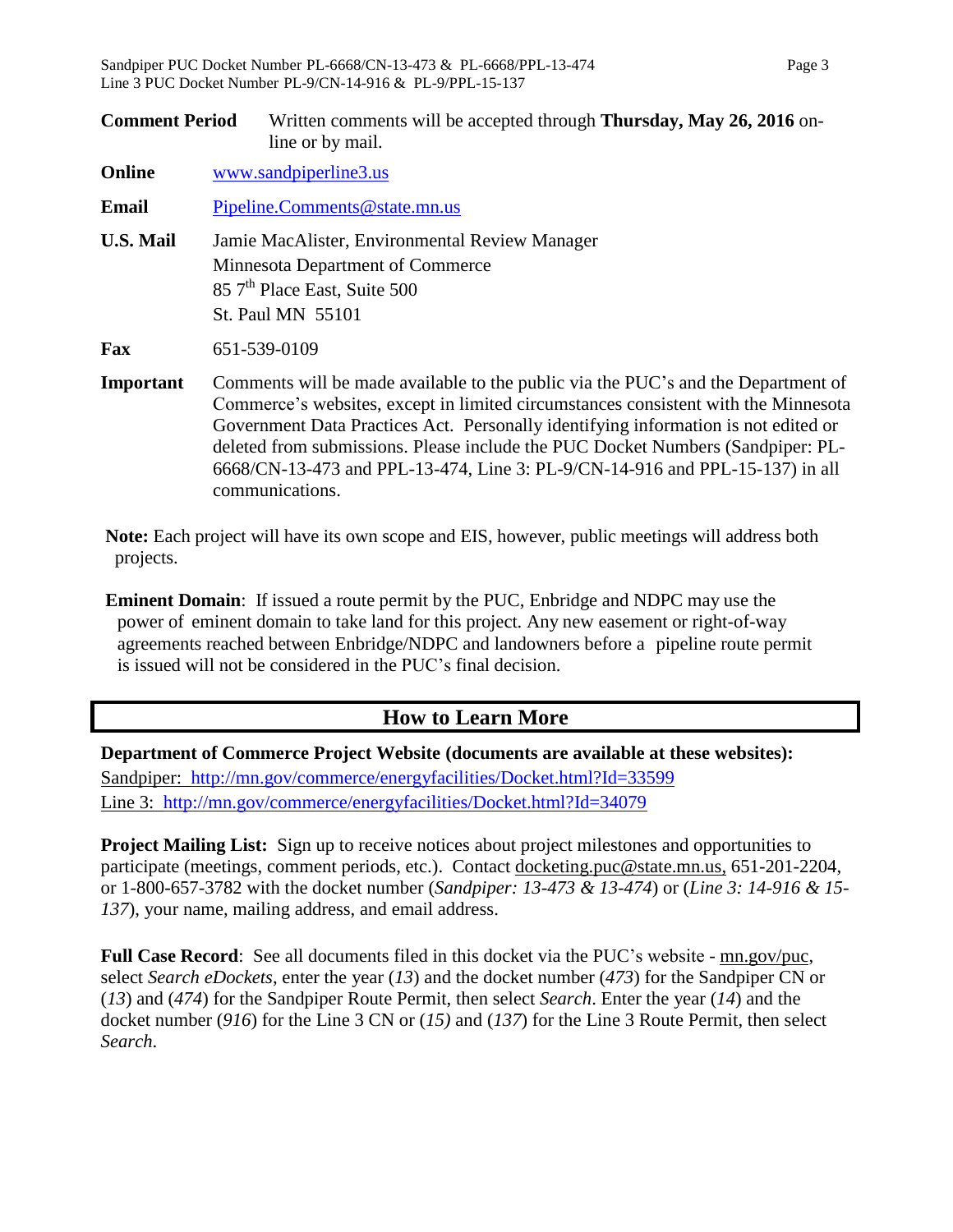**Community Locations:** The Draft Scoping Decision Documents and Scoping EAWs will be available at the following locations in communities crossed by the proposed pipelines:

- Township Clerk
- City Clerk
- County Auditor or Administrator
- Public Libraries:
	- o Hennepin County Library Minneapolis Central, 300 Nicollet Mall, Minneapolis
	- o Bemidji Public Library, 509 American Avenue NW, Bemidji
	- o Crookston Public Library, 110 North Ash Street, Crookston
	- o Duluth Public Library, 520 W Superior Street, Duluth
	- o Kitchigami Regional Library, 212 Park Ave., PO Box 14, Pine River
	- o East Central Regional Library, 244 So. Birch Street, Cambridge
	- o Great River Regional Library, 1300 West St. Germain, St. Cloud

**Available on CD:** You may contact DOC-EERA staff to request copies of these documents on CD (see contact information below).

**Minnesota Statutes and Rules:** The certificate of need application is reviewed under Minnesota Statute 216B and Minnesota Rules Chapter 7853. The pipeline route permit application is reviewed under Minnesota Statute 216G and Minnesota Rules Chapter 7852. The EIS will be reviewed under Minnesota Rules Chapter 4410.2000.

Minnesota Statutes and Rules are available at [www.revisor.mn.gov.](https://www.revisor.mn.gov/)

# **Project Contacts**

- **Public Utilities Commission Energy Facilities Planner** Scott Ek –  $\frac{\text{scott.ek@state.mn.us}}{\text{scott.ex@state.mn.us}}$  $\frac{\text{scott.ek@state.mn.us}}{\text{scott.ex@state.mn.us}}$  $\frac{\text{scott.ek@state.mn.us}}{\text{scott.ex@state.mn.us}}$  or 651-201-2255
- **Department of Commerce Environmental Review Manager** Jamie MacAlister – [Pipeline.Comments@state.mn.us](mailto:Pipeline.Comments@state.mn.us) 651-539-1775 or 1-800-657-3794
- **Enbridge Energy, Limited Partnership Project Contact** www.Enbridge.com/L3andSPP – [enbridgeinmn@enbridge.com](mailto:enbridgeinmn@enbridge.com) or 1-855-788-7805

**North Dakota Pipeline Company, LLC Project Contact** www.Enbridge.com/L3andSPP – [enbridgeinmn@enbridge.com](mailto:enbridgeinmn@enbridge.com) or 1-855-788-7805

This document can be made available in alternative formats (e.g., large print or audio) by calling 651-296-0406 (voice). Persons with hearing or speech disabilities may call us through their preferred Telecommunications Relay Service.

If any reasonable accommodation is needed to enable you to fully participate in these meetings (e.g., sign language, foreign language interpreter, large print materials), please contact the PUC at 651-296-0406 or 1-800-657-3782 at least one week in advance of the meeting.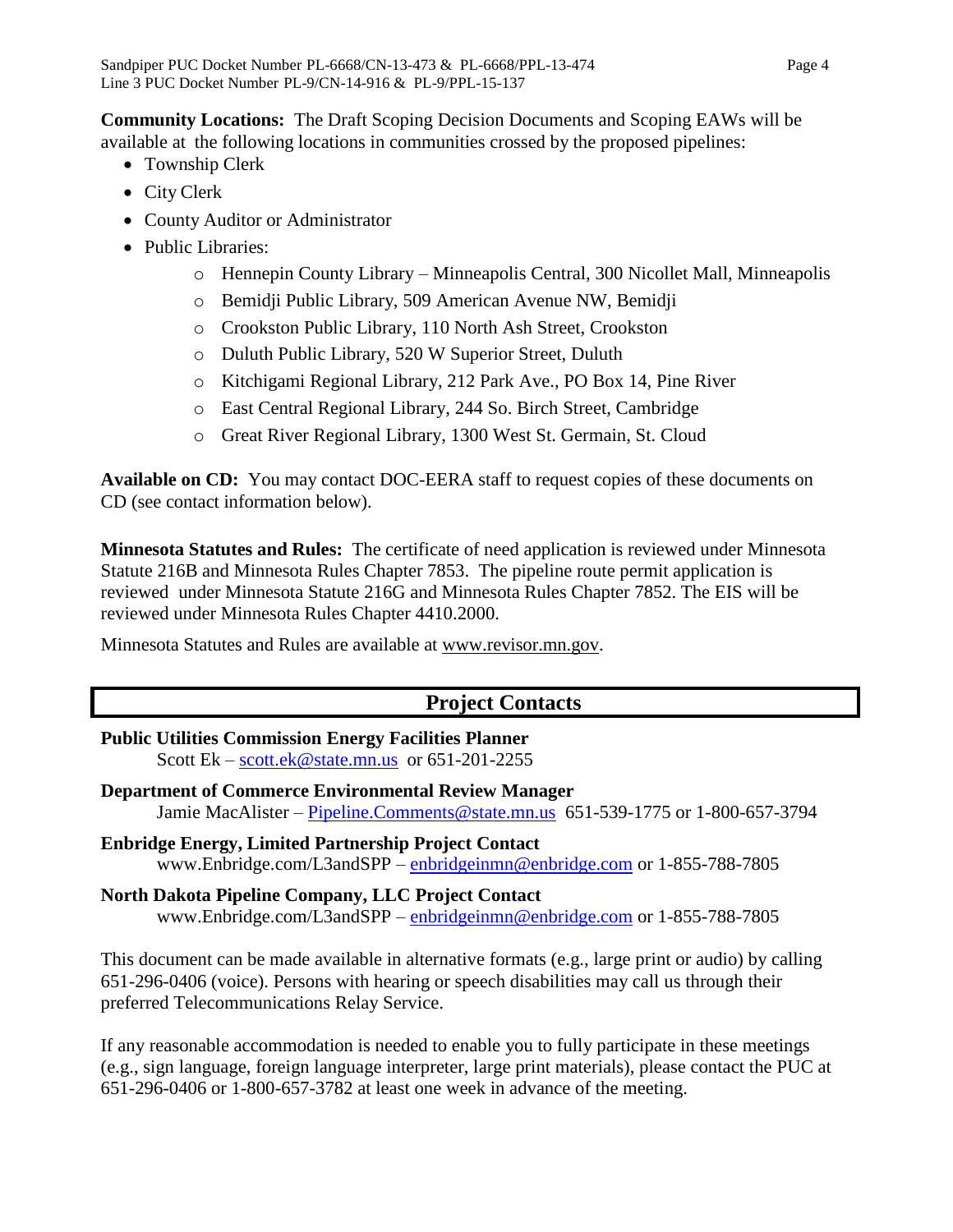# CERTIFICATE OF SERVICE

I, Sharon Ferguson, hereby certify that I have this day, served copies of the following document on the attached list of persons by electronic filing, certified mail, e-mail, or by depositing a true and correct copy thereof properly enveloped with postage paid in the United States Mail at St. Paul, Minnesota.

Minnesota Department of Commerce Notice of Availability of Scoping EAW and Draft Scope for Sandpiper Pipeline and Line 3 Replacement Projects and Schedule for EIS Scoping Meetings

Docket No. PL 6668/CN-13-473 and PL6668/PPL-13-474

Dated this 12<sup>th</sup> day of April 2016

/s/Sharon Ferguson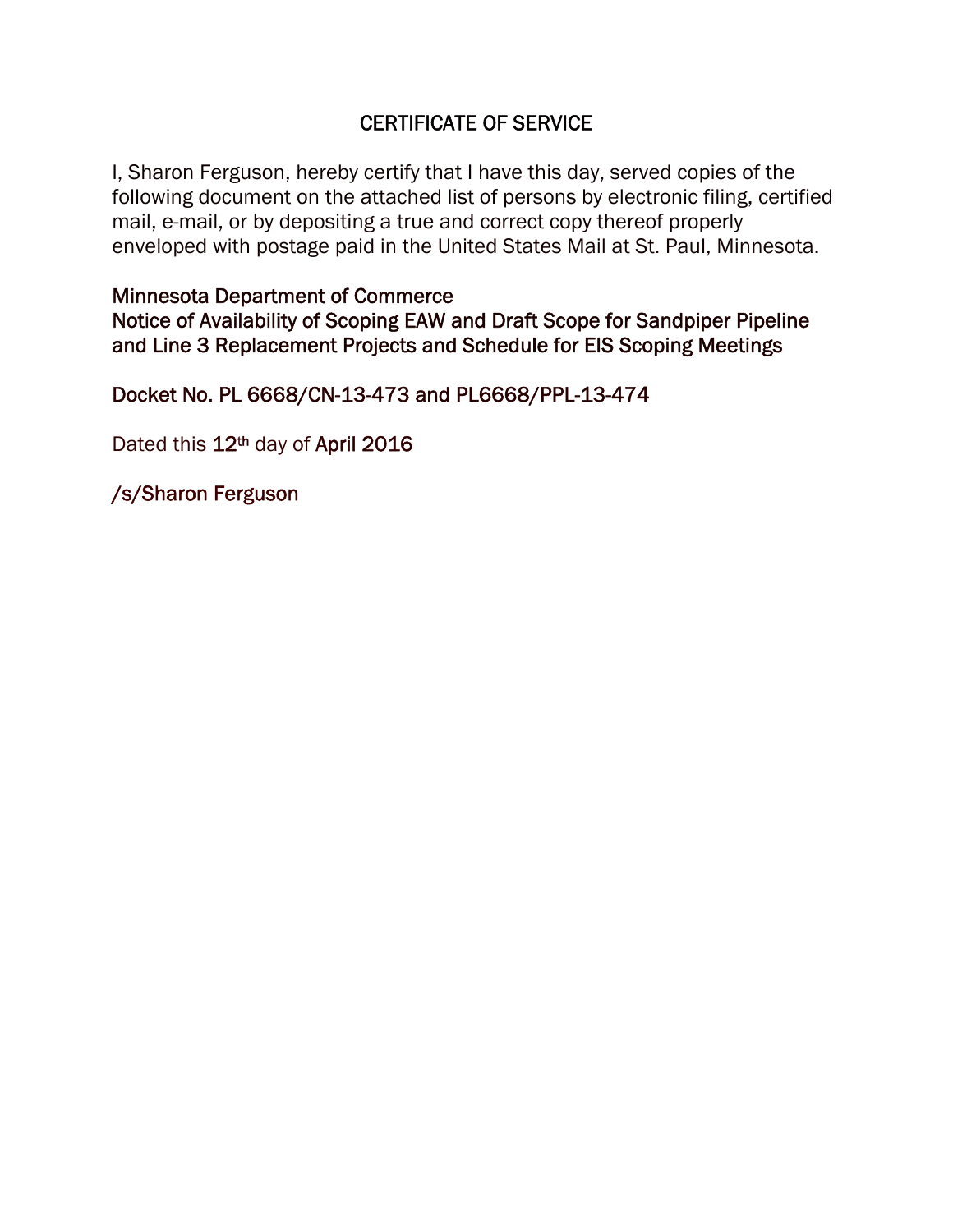| <b>First Name</b> | Last Name    | Email                             | Company Name                                      | <b>Address</b>                                                                 | <b>Delivery Method</b>    | <b>View Trade Secret</b> | Service List Name                           |
|-------------------|--------------|-----------------------------------|---------------------------------------------------|--------------------------------------------------------------------------------|---------------------------|--------------------------|---------------------------------------------|
| Julia             | Anderson     | Julia.Anderson@ag.state.m<br>n.us | Office of the Attorney<br>General-DOC             | 1800 BRM Tower<br>445 Minnesota St<br>St. Paul.<br>MN<br>551012134             | <b>Electronic Service</b> | Yes                      | OFF_SL_13-473_Official<br>Service List - CC |
| David             | Barnett      | daveb@uanet.org                   | United Association of<br>Journeymen & Apprentices | 1300 Derek Street<br>Haskell,<br>OK<br>74436                                   | <b>Electronic Service</b> | No.                      | OFF_SL_13-473_Official<br>Service List - CC |
| Frank             | Bibeau       | frankbibeau@gmail.com             | Honor the Earth                                   | 51124 County Road 118<br>Deer River,<br>Minnesoa<br>56636                      | <b>Electronic Service</b> | No                       | OFF_SL_13-473_Official<br>Service List - CC |
| Ellen             | Boardman     | eboardman@odonoghuela<br>w.com    | O'Donoghue &<br>O'Donoghue LLP                    | 4748 Wisconsin Ave NW<br>Washington,<br>DC<br>20016                            | Electronic Service        | No                       | OFF_SL_13-473_Official<br>Service List - CC |
| Christina         | Brusven      | cbrusven@fredlaw.com              | Fredrikson Byron                                  | 200 S 6th St Ste 4000<br>Minneapolis,<br>MN<br>554021425                       | <b>Electronic Service</b> | No                       | OFF_SL_13-473_Official<br>Service List - CC |
| John E.           | <b>Drawz</b> | jdrawz@fredlaw.com                | Fredrikson & Byron, P.A.                          | <b>Suite 4000</b><br>200 South Sixth Street<br>Minneapolis,<br>ΜN<br>554021425 | Electronic Service        | No.                      | OFF SL 13-473 Official<br>Service List - CC |
| Peter             | Erlinder     | proferlinder@gmail.com            | International Humanitarian<br>Law Institute       | 325 Cedar St.<br>Suite 308<br>St. Paul,<br><b>MN</b><br>55101                  | <b>Electronic Service</b> | No                       | OFF_SL_13-473_Official<br>Service List - CC |
| Sharon            | Ferguson     | sharon.ferguson@state.mn<br>.us   | Department of Commerce                            | 85 7th Place E Ste 500<br>Saint Paul,<br><b>MN</b><br>551012198                | <b>Electronic Service</b> | Yes                      | OFF_SL_13-473_Official<br>Service List - CC |
| John R.           | Gasele       | jgasele@fryberger.com             | Fryberger Buchanan Smith<br>& Frederick PA        | 700 Lonsdale Building<br>302 West Superior Street<br>Duluth,<br>MN<br>55802    | <b>Electronic Service</b> | No                       | OFF_SL_13-473_Official<br>Service List - CC |
| Andrew            | Gibbons      | andrew.gibbons@stinson.c<br>om    | <b>Stinson Leonard Street</b>                     | 150 S Fifth St Ste 2300<br>Minneapolis,<br><b>MN</b><br>54002                  | <b>Electronic Service</b> | No                       | OFF SL 13-473 Official<br>Service List - CC |
| Jon               | Godfread     | Jon@ndchamber.com                 | Greater North Dakota<br>Chamber                   | 2000 Schafer Street<br>Bismarck,<br>ND.<br>58501                               | <b>Electronic Service</b> | No                       | OFF_SL_13-473_Official<br>Service List - CC |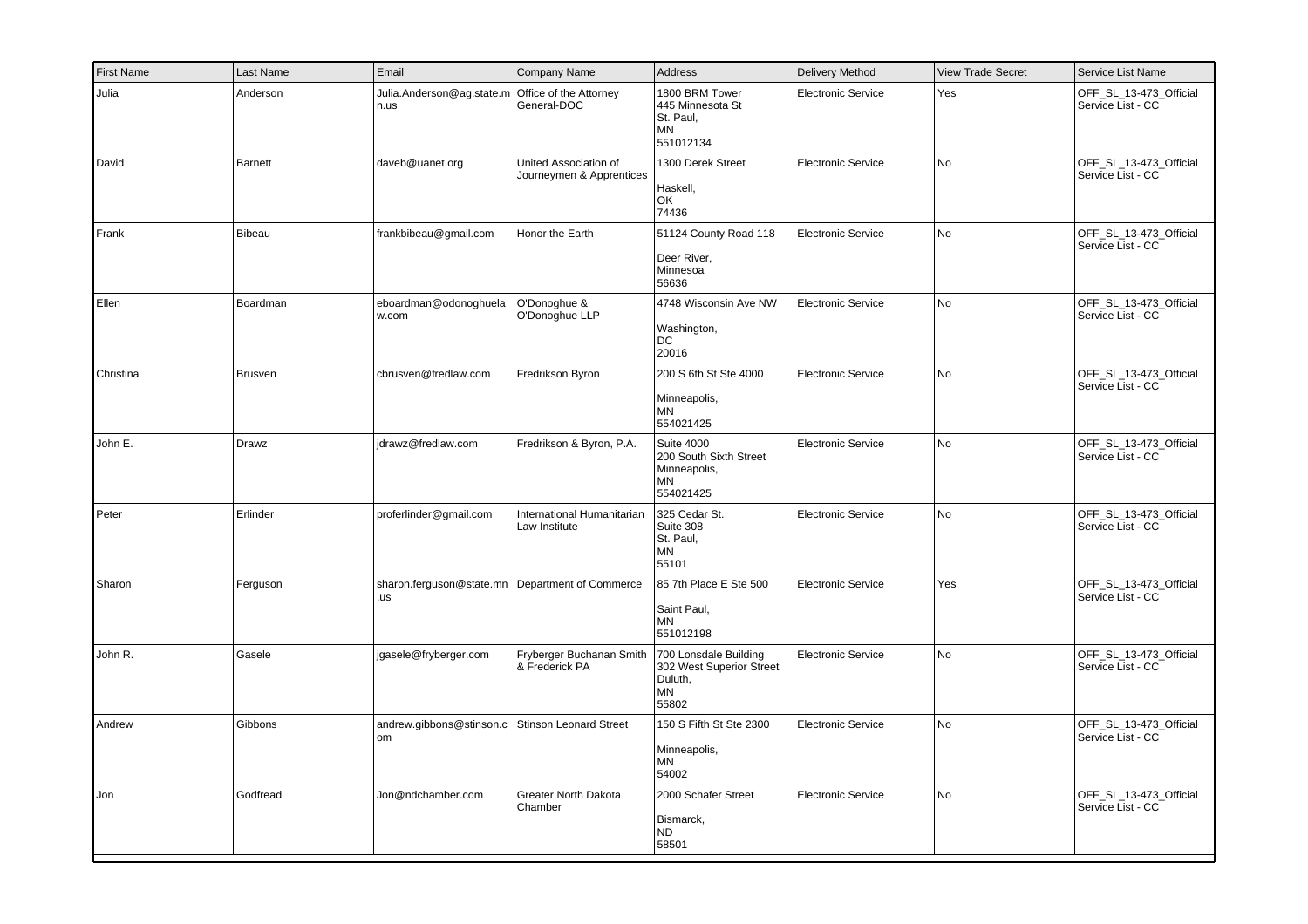| <b>First Name</b> | Last Name            | Email                             | Company Name                                                       | Address                                                                              | Delivery Method           | <b>View Trade Secret</b> | Service List Name                           |
|-------------------|----------------------|-----------------------------------|--------------------------------------------------------------------|--------------------------------------------------------------------------------------|---------------------------|--------------------------|---------------------------------------------|
| Helene            | Herauf               | Laney@ndchamber.com               | <b>Greater North Dakota</b><br>Chamber                             | PO Box 2639<br>Bismarck,<br>ND.<br>58502                                             | <b>Electronic Service</b> | No                       | OFF SL 13-473 Official<br>Service List - CC |
| Kathryn           | Hoffman              | khoffman@mncenter.org             | Minnesota Center for<br><b>Environmental Advocacy</b>              | 26 E. Exchange St<br><b>Ste 206</b><br>St. Paul,<br>MN<br>55101                      | <b>Electronic Service</b> | No                       | OFF_SL_13-473_Official<br>Service List - CC |
| Linda             | Jensen               | linda.s.jensen@ag.state.m<br>n.us | Office of the Attorney<br>General-DOC                              | 1800 BRM Tower 445<br><b>Minnesota Street</b><br>St. Paul,<br><b>MN</b><br>551012134 | <b>Electronic Service</b> | Yes                      | OFF_SL_13-473_Official<br>Service List - CC |
| Rachel            | <b>Kitze Collins</b> | rakitzecollins@locklaw.com        | Lockridge Grindeal Nauen<br>PLLP                                   | 100 Washington Ave S<br><b>Suite 2200</b><br>Minneapolis,<br>ΜN<br>55401             | <b>Electronic Service</b> | No.                      | OFF SL 13-473 Official<br>Service List - CC |
| James             | LaFave               | james.lafave@state.mn.us          | Office of Administrative<br>Hearings                               | PO Box 64620<br>St. Paul,<br><b>MN</b><br>55164-0620                                 | <b>Electronic Service</b> | Yes                      | OFF_SL_13-473_Official<br>Service List - CC |
| Peter             | Madsen               | peter.madsen@ag.state.m<br>n.us   | Office of the Attorney<br>General-DOC                              | Bremer Tower, Suite 1800<br>445 Minnesota Street<br>St. Paul,<br>Minnesota<br>55101  | <b>Electronic Service</b> | Yes                      | OFF_SL_13-473_Official<br>Service List - CC |
| Patrick           | Mahlberg             | pmahlberg@fredlaw.com             | Fredrikson & Byron, P.A.                                           | 200 S 6th St Ste 4000<br>Minneapolis,<br>MN<br>55402                                 | <b>Electronic Service</b> | No                       | OFF_SL_13-473_Official<br>Service List - CC |
| Brian             | Meloy                | brian.meloy@stinson.com           | Stinson, Leonard, Street<br><b>LLP</b>                             | 150 S 5th St Ste 2300<br>Minneapolis,<br><b>MN</b><br>55402                          | <b>Electronic Service</b> | No                       | OFF_SL_13-473_Official<br>Service List - CC |
| Joseph            | Plumer               | joep@whiteearth.com               | White Earth Band of Ojibwe   P.O. Box 418                          | White Earth,<br>Minnesota<br>56591                                                   | <b>Electronic Service</b> | No                       | OFF_SL_13-473_Official<br>Service List - CC |
| Kevin             | Pranis               | kpranis@liunagroc.com             | Laborers' District Council of 81 E Little Canada Road<br>MN and ND | St. Paul,<br>Minnesota<br>55117                                                      | Electronic Service        | No                       | OFF_SL_13-473_Official<br>Service List - CC |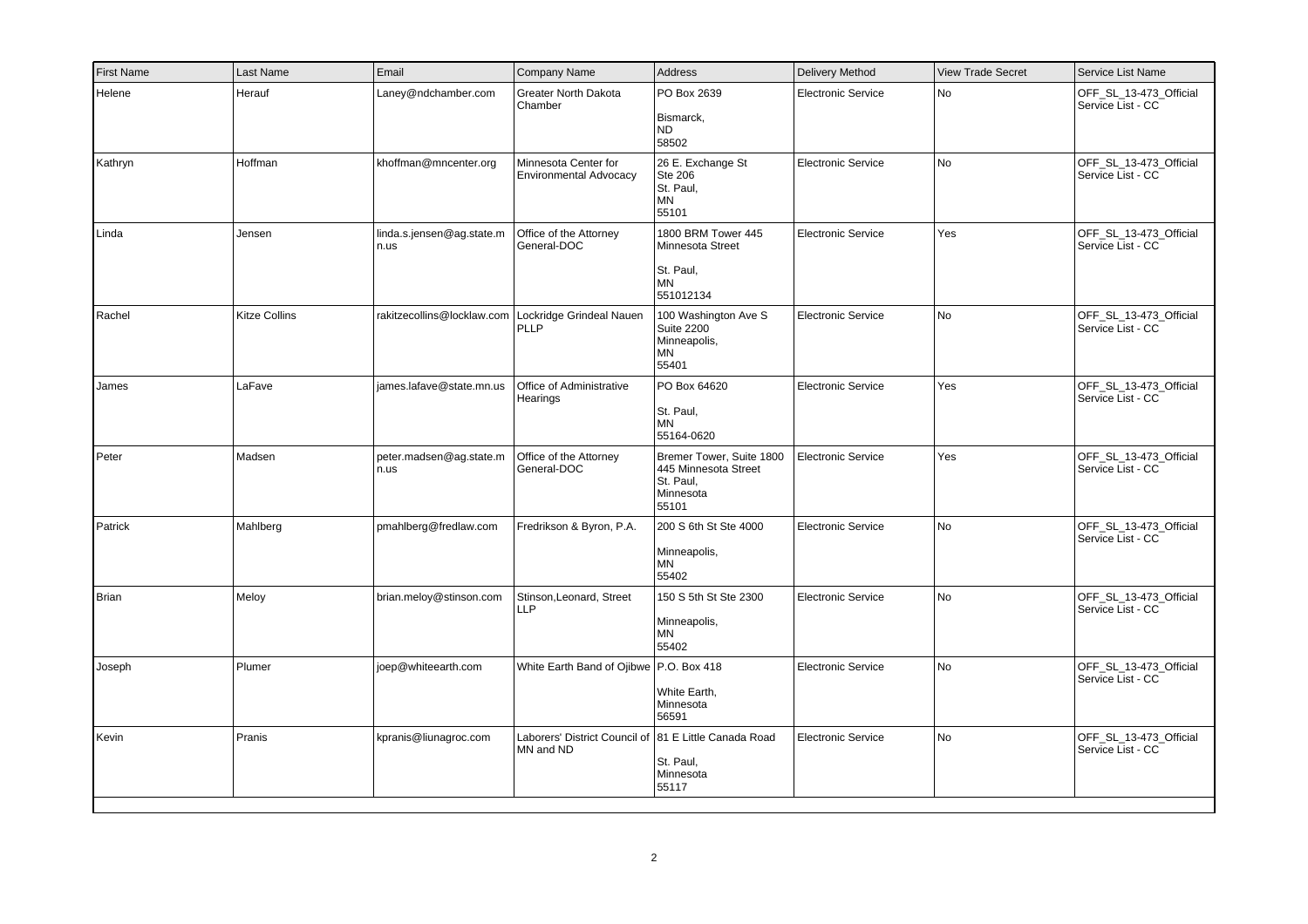| <b>First Name</b> | Last Name      | Email                          | Company Name                              | Address                                                                  | <b>Delivery Method</b>    | <b>View Trade Secret</b> | Service List Name                           |
|-------------------|----------------|--------------------------------|-------------------------------------------|--------------------------------------------------------------------------|---------------------------|--------------------------|---------------------------------------------|
| Neil              | Roesler        | nroesler@vogellaw.com          | Vogel Law Firm                            | 218 NP Avenue<br>PO Box 1389<br>Fargo,<br>ND<br>58107                    | <b>Electronic Service</b> | No                       | OFF SL 13-473 Official<br>Service List - CC |
| Janet             | Shaddix Elling | shaddix@janetshaddix.co<br>l m | <b>Shaddix And Associates</b>             | Ste 122<br>9100 W Bloomington Frwy<br>Bloomington,<br>ΜN<br>55431        | <b>Electronic Service</b> | Yes                      | OFF_SL_13-473_Official<br>Service List - CC |
| Eileen            | Shore          | eileenshore@outlook.com        | Friends of the Headwaters                 | 3137 42nd Ave So<br>Minneapolis,<br>ΜN<br>55406                          | <b>Electronic Service</b> | No                       | OFF_SL_13-473_Official<br>Service List - CC |
| Richard           | Smith          | grizrs615@gmail.com            | Friends of the Headwaters                 | P.O. Box 583<br>Park Rapids,<br>MN<br>56470                              | <b>Electronic Service</b> | No                       | OFF_SL_13-473_Official<br>Service List - CC |
| Byron E.          | <b>Starns</b>  | byron.starns@stinson.com       | <b>Stinson Leonard Street LLP</b>         | 150 South 5th Street<br><b>Suite 2300</b><br>Minneapolis,<br>MN<br>55402 | <b>Electronic Service</b> | No.                      | OFF_SL_13-473_Official<br>Service List - CC |
| Randy V.          | Thompson       | rthompson@nmtlaw.com           | Nolan, Thompson &<br>Leighton             | 5001 American Blvd W Ste<br>595<br>Bloomington,<br><b>MN</b><br>55437    | <b>Electronic Service</b> | No                       | OFF SL 13-473 Official<br>Service List - CC |
| Gerald            | Von Korff      | ivonkorff@rinkenoonan.co<br> m | Rinke Noonan                              | PO Box 1497<br>St. Cloud,<br>ΜN<br>56302                                 | <b>Electronic Service</b> | No.                      | OFF SL 13-473 Official<br>Service List - CC |
| Kevin             | Walli          | kwalli@fryberger.com           | Fryberger, Buchanan,<br>Smith & Frederick | 380 St. Peter St Ste 710<br>St. Paul,<br><b>MN</b><br>55102              | <b>Electronic Service</b> | No                       | OFF_SL_13-473_Official<br>Service List - CC |
| James             | Watts          | james.watts@enbridge.co<br>l m | Enbridge Pipelines (North<br>Dakota) LLC  | 26 E Superior St Ste 309<br>Duluth,<br>ΜN<br>55802                       | <b>Electronic Service</b> | No                       | OFF_SL_13-473_Official<br>Service List - CC |
| Daniel P          | Wolf           | dan.wolf@state.mn.us           | <b>Public Utilities Commission</b>        | 121 7th Place East<br>Suite 350<br>St. Paul,<br>ΜN<br>551012147          | <b>Electronic Service</b> | Yes                      | OFF SL 13-473 Official<br>Service List - CC |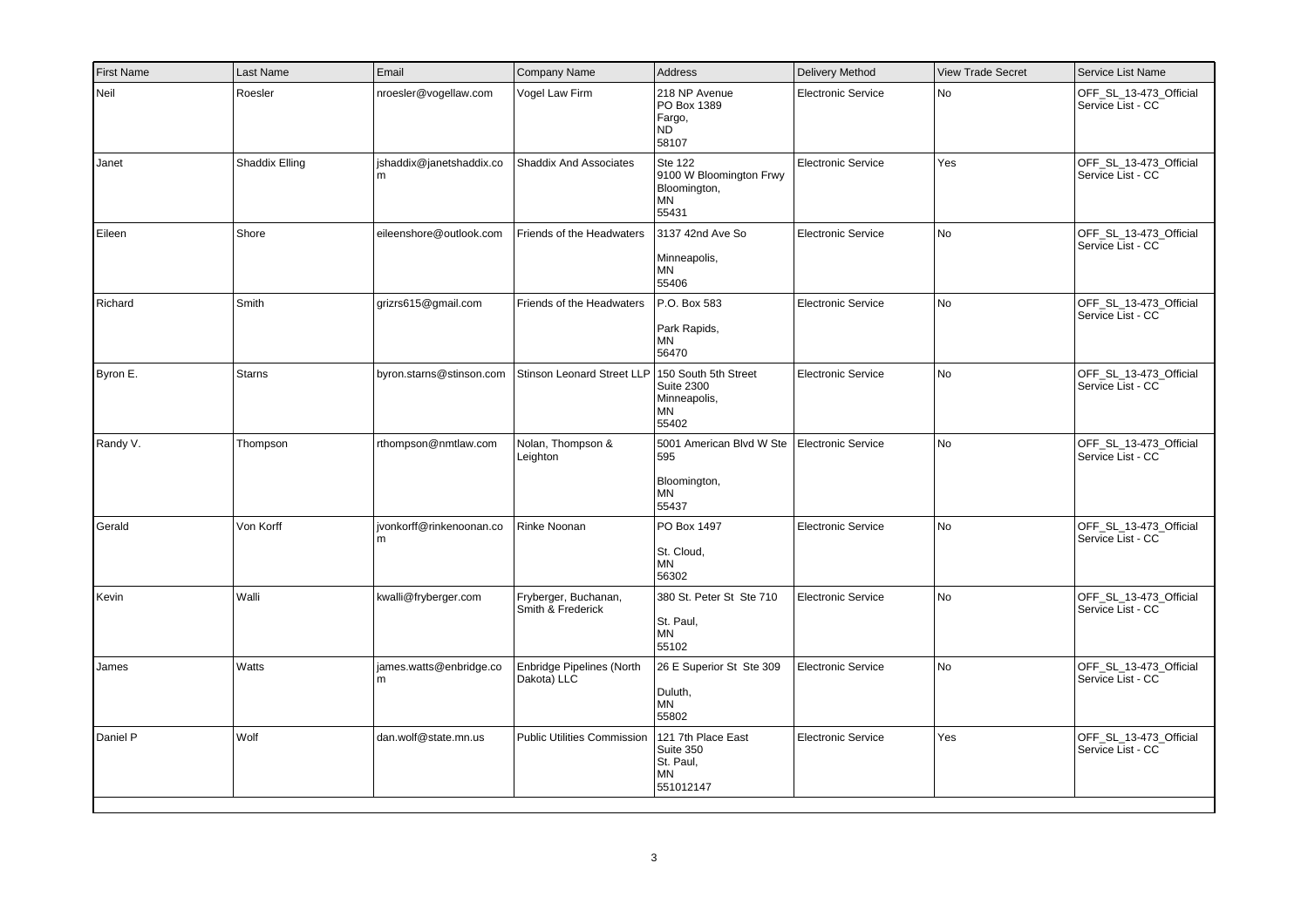| <b>I</b> First Name | Last Name | <b>LEmail</b>      | Company Name                     | <b>Address</b>                                                                              | Delivery Method | View Trade Secret | Service List Name                           |
|---------------------|-----------|--------------------|----------------------------------|---------------------------------------------------------------------------------------------|-----------------|-------------------|---------------------------------------------|
| David               | ı Zoll    | dizoll@locklaw.com | Lockridge Grindal Nauen<br> PLLP | 100 Washington Ave S Ste   Electronic Service<br>2200<br>Minneapolis,<br><b>MN</b><br>55401 |                 | l No              | OFF_SL_13-473_Official<br>Service List - CC |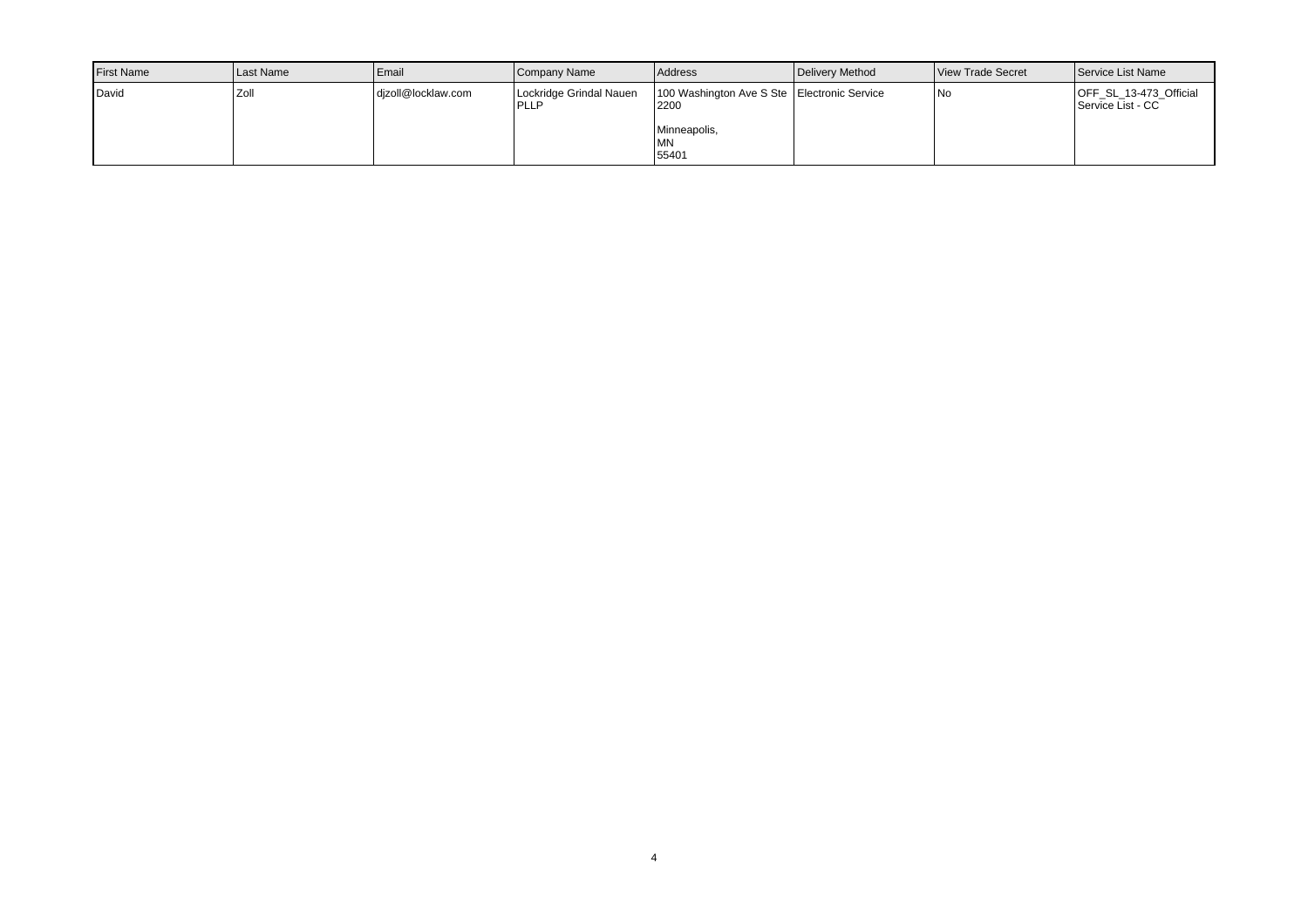| <b>First Name</b> | Last Name     | Email                             | Company Name                                      | <b>Address</b>                                                                 | <b>Delivery Method</b>    | <b>View Trade Secret</b> | Service List Name                           |
|-------------------|---------------|-----------------------------------|---------------------------------------------------|--------------------------------------------------------------------------------|---------------------------|--------------------------|---------------------------------------------|
| Julia             | Anderson      | Julia.Anderson@ag.state.m<br>n.us | Office of the Attorney<br>General-DOC             | 1800 BRM Tower<br>445 Minnesota St<br>St. Paul.<br>MN<br>551012134             | <b>Electronic Service</b> | Yes                      | OFF_SL_13-474_Official<br>Service List - CC |
| David             | Barnett       | daveb@uanet.org                   | United Association of<br>Journeymen & Apprentices | 1300 Derek Street<br>Haskell,<br>OK<br>74436                                   | <b>Electronic Service</b> | No.                      | OFF_SL_13-474_Official<br>Service List - CC |
| Frank             | <b>Bibeau</b> | frankbibeau@gmail.com             | Honor the Earth                                   | 51124 County Road 118<br>Deer River,<br>Minnesoa<br>56636                      | <b>Electronic Service</b> | No                       | OFF_SL_13-474_Official<br>Service List - CC |
| Ellen             | Boardman      | eboardman@odonoghuela<br>w.com    | O'Donoghue &<br>O'Donoghue LLP                    | 4748 Wisconsin Ave NW<br>Washington,<br>DC<br>20016                            | Electronic Service        | No                       | OFF_SL_13-474_Official<br>Service List - CC |
| Christina         | Brusven       | cbrusven@fredlaw.com              | Fredrikson Byron                                  | 200 S 6th St Ste 4000<br>Minneapolis,<br>MN<br>554021425                       | <b>Electronic Service</b> | No                       | OFF_SL_13-474_Official<br>Service List - CC |
| John E.           | Drawz         | jdrawz@fredlaw.com                | Fredrikson & Byron, P.A.                          | <b>Suite 4000</b><br>200 South Sixth Street<br>Minneapolis,<br>ΜN<br>554021425 | Electronic Service        | No.                      | OFF SL 13-474 Official<br>Service List - CC |
| Peter             | Erlinder      | proferlinder@gmail.com            | International Humanitarian<br>Law Institute       | 325 Cedar St.<br>Suite 308<br>St. Paul,<br><b>MN</b><br>55101                  | <b>Electronic Service</b> | No                       | OFF_SL_13-474_Official<br>Service List - CC |
| Sharon            | Ferguson      | sharon.ferguson@state.mn<br>.us   | Department of Commerce                            | 85 7th Place E Ste 500<br>Saint Paul,<br><b>MN</b><br>551012198                | <b>Electronic Service</b> | Yes                      | OFF_SL_13-474_Official<br>Service List - CC |
| John R.           | Gasele        | jgasele@fryberger.com             | Fryberger Buchanan Smith<br>& Frederick PA        | 700 Lonsdale Building<br>302 West Superior Street<br>Duluth,<br>MN<br>55802    | <b>Electronic Service</b> | No                       | OFF_SL_13-474_Official<br>Service List - CC |
| Andrew            | Gibbons       | andrew.gibbons@stinson.c<br>om    | <b>Stinson Leonard Street</b>                     | 150 S Fifth St Ste 2300<br>Minneapolis,<br><b>MN</b><br>54002                  | <b>Electronic Service</b> | No                       | OFF SL 13-474 Official<br>Service List - CC |
| Jon               | Godfread      | Jon@ndchamber.com                 | Greater North Dakota<br>Chamber                   | 2000 Schafer Street<br>Bismarck,<br>ND.<br>58501                               | <b>Electronic Service</b> | No                       | OFF_SL_13-474_Official<br>Service List - CC |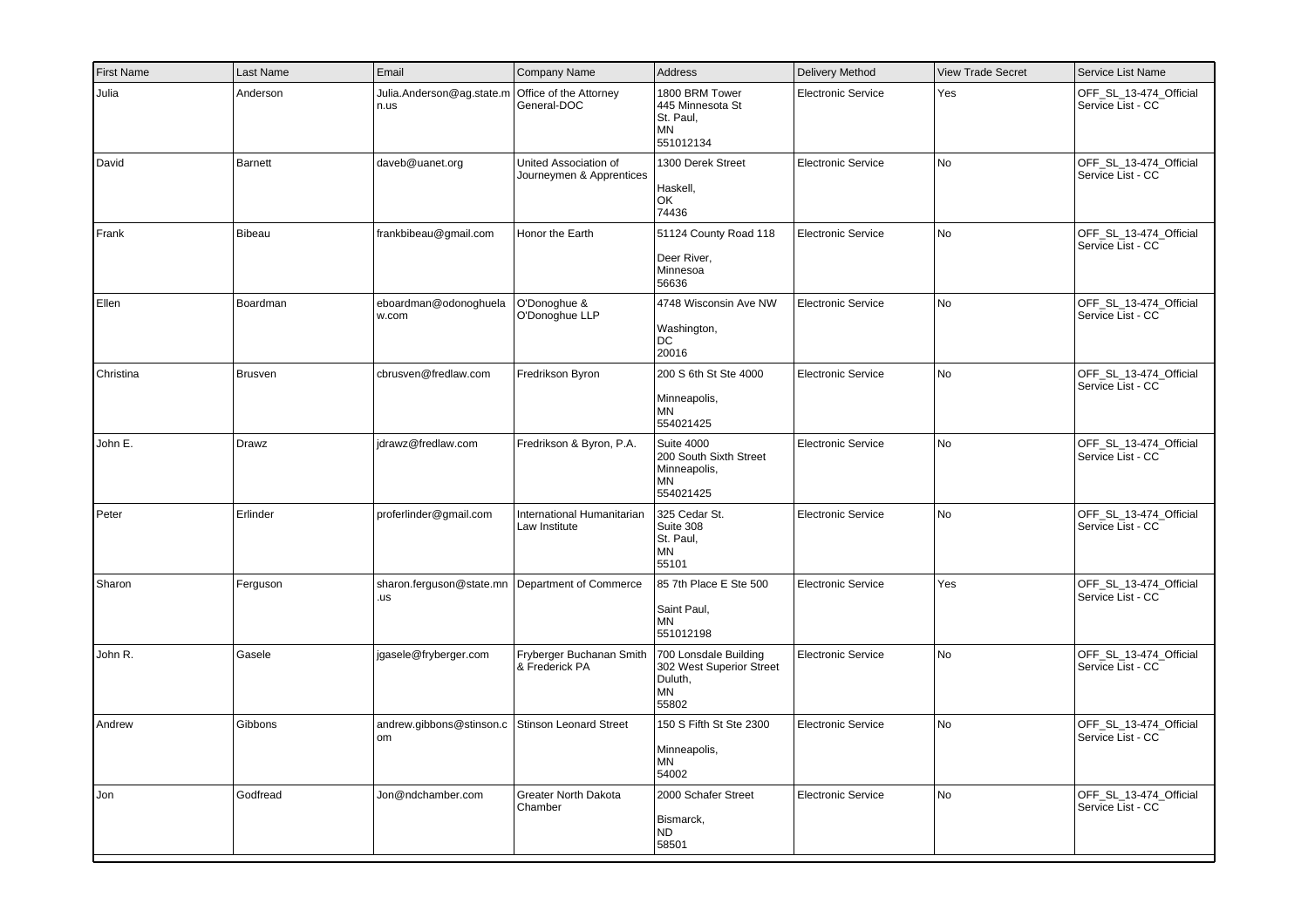| <b>First Name</b> | Last Name            | Email                             | Company Name                                                | Address                                                                             | Delivery Method           | <b>View Trade Secret</b> | Service List Name                           |
|-------------------|----------------------|-----------------------------------|-------------------------------------------------------------|-------------------------------------------------------------------------------------|---------------------------|--------------------------|---------------------------------------------|
| Emerald           | Gratz                | emerald.gratz@state.mn.us         | Office of Administrative<br>Hearings                        | PO Box 64620<br>Saint Paul,<br>Minnesota<br>55164-0620                              | <b>Electronic Service</b> | No                       | OFF SL 13-474 Official<br>Service List - CC |
| Helene            | Herauf               | Laney@ndchamber.com               | <b>Greater North Dakota</b><br>Chamber                      | PO Box 2639<br>Bismarck,<br><b>ND</b><br>58502                                      | <b>Electronic Service</b> | No                       | OFF_SL_13-474_Official<br>Service List - CC |
| Kathryn           | Hoffman              | khoffman@mncenter.org             | Minnesota Center for<br><b>Environmental Advocacy</b>       | 26 E. Exchange St<br><b>Ste 206</b><br>St. Paul,<br>MN<br>55101                     | Electronic Service        | No                       | OFF_SL_13-474_Official<br>Service List - CC |
| Linda             | Jensen               | linda.s.jensen@ag.state.m<br>n.us | Office of the Attorney<br>General-DOC                       | 1800 BRM Tower 445<br>Minnesota Street<br>St. Paul,<br><b>MN</b><br>551012134       | <b>Electronic Service</b> | Yes                      | OFF_SL_13-474_Official<br>Service List - CC |
| Rachel            | <b>Kitze Collins</b> |                                   | rakitzecollins@locklaw.com Lockridge Grindeal Nauen<br>PLLP | 100 Washington Ave S<br>Suite 2200<br>Minneapolis,<br>ΜN<br>55401                   | <b>Electronic Service</b> | No.                      | OFF SL 13-474 Official<br>Service List - CC |
| James             | LaFave               | james.lafave@state.mn.us          | Office of Administrative<br>Hearings                        | PO Box 64620<br>St. Paul,<br><b>MN</b><br>55164-0620                                | <b>Electronic Service</b> | Yes                      | OFF_SL_13-474_Official<br>Service List - CC |
| Peter             | Madsen               | peter.madsen@ag.state.m<br>n.us   | Office of the Attorney<br>General-DOC                       | Bremer Tower, Suite 1800<br>445 Minnesota Street<br>St. Paul,<br>Minnesota<br>55101 | Electronic Service        | Yes                      | OFF SL 13-474 Official<br>Service List - CC |
| Patrick           | Mahlberg             | pmahlberg@fredlaw.com             | Fredrikson & Byron, P.A.                                    | 200 S 6th St Ste 4000<br>Minneapolis,<br><b>MN</b><br>55402                         | <b>Electronic Service</b> | No                       | OFF_SL_13-474_Official<br>Service List - CC |
| Brian             | Meloy                | brian.meloy@stinson.com           | Stinson, Leonard, Street<br>LLP                             | 150 S 5th St Ste 2300<br>Minneapolis,<br>ΜN<br>55402                                | <b>Electronic Service</b> | No                       | OFF_SL_13-474_Official<br>Service List - CC |
| Joseph            | Plumer               | joep@whiteearth.com               | White Earth Band of Ojibwe P.O. Box 418                     | White Earth,<br>Minnesota<br>56591                                                  | <b>Electronic Service</b> | No                       | OFF_SL_13-474_Official<br>Service List - CC |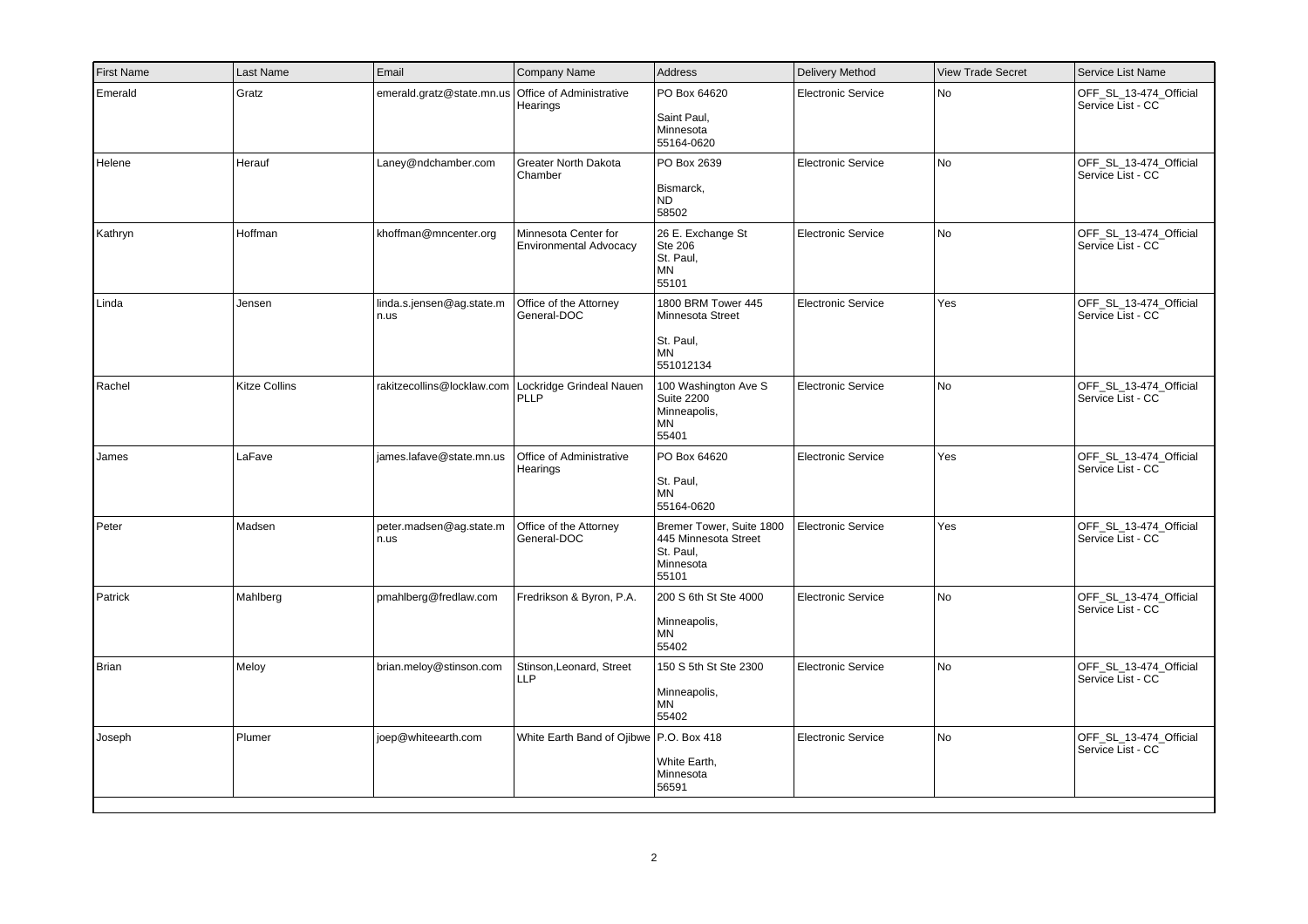| First Name | Last Name      | Email                         | Company Name                                    | Address                                                                  | Delivery Method           | <b>View Trade Secret</b> | Service List Name                           |
|------------|----------------|-------------------------------|-------------------------------------------------|--------------------------------------------------------------------------|---------------------------|--------------------------|---------------------------------------------|
| Kevin      | Pranis         | kpranis@liunagroc.com         | Laborers' District Council of<br>MN and ND      | 81 E Little Canada Road<br>St. Paul,<br>Minnesota<br>55117               | Electronic Service        | No                       | OFF SL 13-474 Official<br>Service List - CC |
| Neil       | Roesler        | nroesler@vogellaw.com         | Vogel Law Firm                                  | 218 NP Avenue<br>PO Box 1389<br>Fargo,<br><b>ND</b><br>58107             | <b>Electronic Service</b> | No                       | OFF_SL_13-474_Official<br>Service List - CC |
| Janet      | Shaddix Elling | jshaddix@janetshaddix.co      | <b>Shaddix And Associates</b>                   | Ste 122<br>9100 W Bloomington Frwy<br>Bloomington,<br>MN<br>55431        | Electronic Service        | Yes                      | OFF_SL_13-474_Official<br>Service List - CC |
| Eileen     | Shore          | eileenshore@outlook.com       | Friends of the Headwaters                       | 3137 42nd Ave So<br>Minneapolis,<br>MN<br>55406                          | Electronic Service        | No                       | OFF_SL_13-474_Official<br>Service List - CC |
| Richard    | Smith          | grizrs615@gmail.com           | Friends of the Headwaters                       | P.O. Box 583<br>Park Rapids,<br><b>MN</b><br>56470                       | Electronic Service        | No                       | OFF_SL_13-474_Official<br>Service List - CC |
| Byron E.   | <b>Starns</b>  | byron.starns@stinson.com      | <b>Stinson Leonard Street LLP</b>               | 150 South 5th Street<br><b>Suite 2300</b><br>Minneapolis,<br>ΜN<br>55402 | Electronic Service        | No                       | OFF SL 13-474 Official<br>Service List - CC |
| Randy V.   | Thompson       | rthompson@nmtlaw.com          | Nolan, Thompson &<br>Leighton                   | 5001 American Blvd W Ste<br>595<br>Bloomington,<br>ΜN<br>55437           | Electronic Service        | No                       | OFF_SL_13-474_Official<br>Service List - CC |
| Gerald     | Von Korff      | jvonkorff@rinkenoonan.co<br>m | Rinke Noonan                                    | PO Box 1497<br>St. Cloud,<br><b>MN</b><br>56302                          | <b>Electronic Service</b> | No                       | OFF_SL_13-474_Official<br>Service List - CC |
| Kevin      | Walli          | kwalli@fryberger.com          | Fryberger, Buchanan,<br>Smith & Frederick       | 380 St. Peter St Ste 710<br>St. Paul,<br>MN<br>55102                     | <b>Electronic Service</b> | No                       | OFF_SL_13-474_Official<br>Service List - CC |
| James      | Watts          | james.watts@enbridge.co<br>m  | <b>Enbridge Pipelines (North</b><br>Dakota) LLC | 26 E Superior St Ste 309<br>Duluth,<br>ΜN<br>55802                       | Electronic Service        | No                       | OFF_SL_13-474_Official<br>Service List - CC |